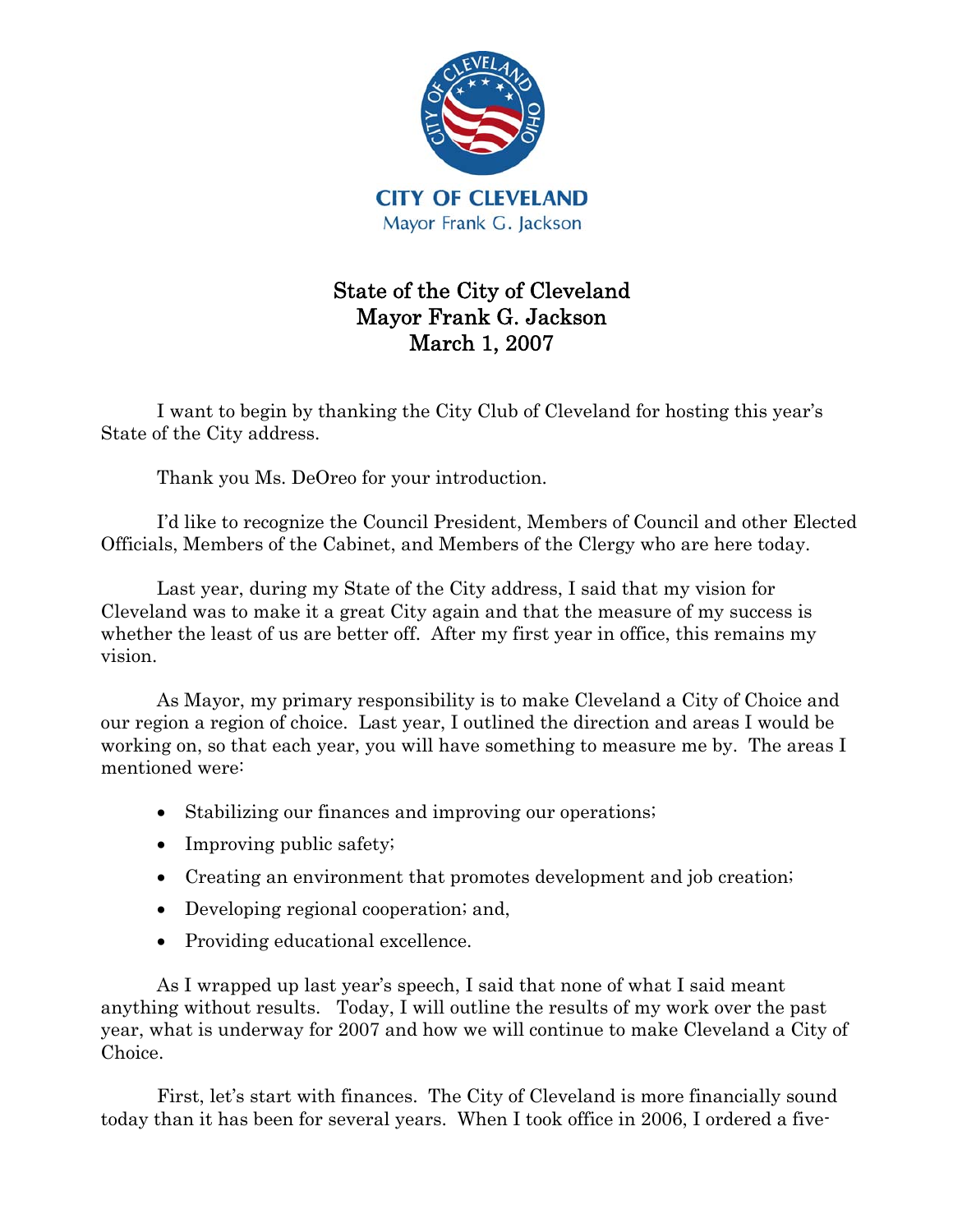year financial projection for our general fund and a review of our enterprise funds; and an assessment of our capital needs, our ability to pay for capital improvements and our ability to move forward with major development projects which had been promised funding.

As a result, it became apparent that, operationally, we would see a five to eight percent (5-8%) rise in cost each year in the general fund. Our revenue would remain basically flat; and, we would have to use \$13 million in one-time money to balance 2006. This rise in cost plus the \$13 million one-time money would create a \$20-30 million deficit for the 2007 general fund budget.

It was also apparent that we had large capital needs while our general obligation bond credit card was maxed out. We had more dollars committed to development projects than were available. As a result, in 2006, I made the decision that the City would not issue any general obligation bonds in order to increase our capacity to borrow and to pay debt. We were able to support many projects by prioritizing them based on readiness of the project, redirecting available capital dollars and scrubbing the capital accounts.

I mandated a three percent reduction in costs citywide. We actually achieved a three and a quarter percent (3.25%) reduction in the general fund, which produced a savings of \$16.4 million in 2006. This savings, along with other savings and cost reductions, and a one percent (1%) increase over budgeted income tax, allowed the 2007 general fund budget to be balanced, averting \$20 million worth of layoffs and preserving the jobs of hundreds of employees.

Looking ahead to the 2008 budget and beyond, Law Director Robert Triozzi is working to negotiate union contracts that will allow us to project labor costs for the next three years, which allows me to better control 80% of our operating budget.

The City's challenge in 2006, and again in 2007, is to maintain the reduced cost of operation, while continuing to provide more and better service. In order to meet this challenge, I did several things.

First, in 2006, I instructed Chief Operating Officer Darnell Brown to launch the Operations Efficiency Task Force. In Phase I, more than 130 people came together – City employees, business people, community people and professionals. They produced 135 recommendations on how to make City operations more efficient.

This year, we began Operations Efficiency Phase II, again for the purpose of continuing cost savings and improving service. In addition, we're looking at increasing revenue through a review of the Division of Assessments and Licenses. The goal is to collect several million dollars of taxes, permit fees and license fees owed the City but not collected in the past.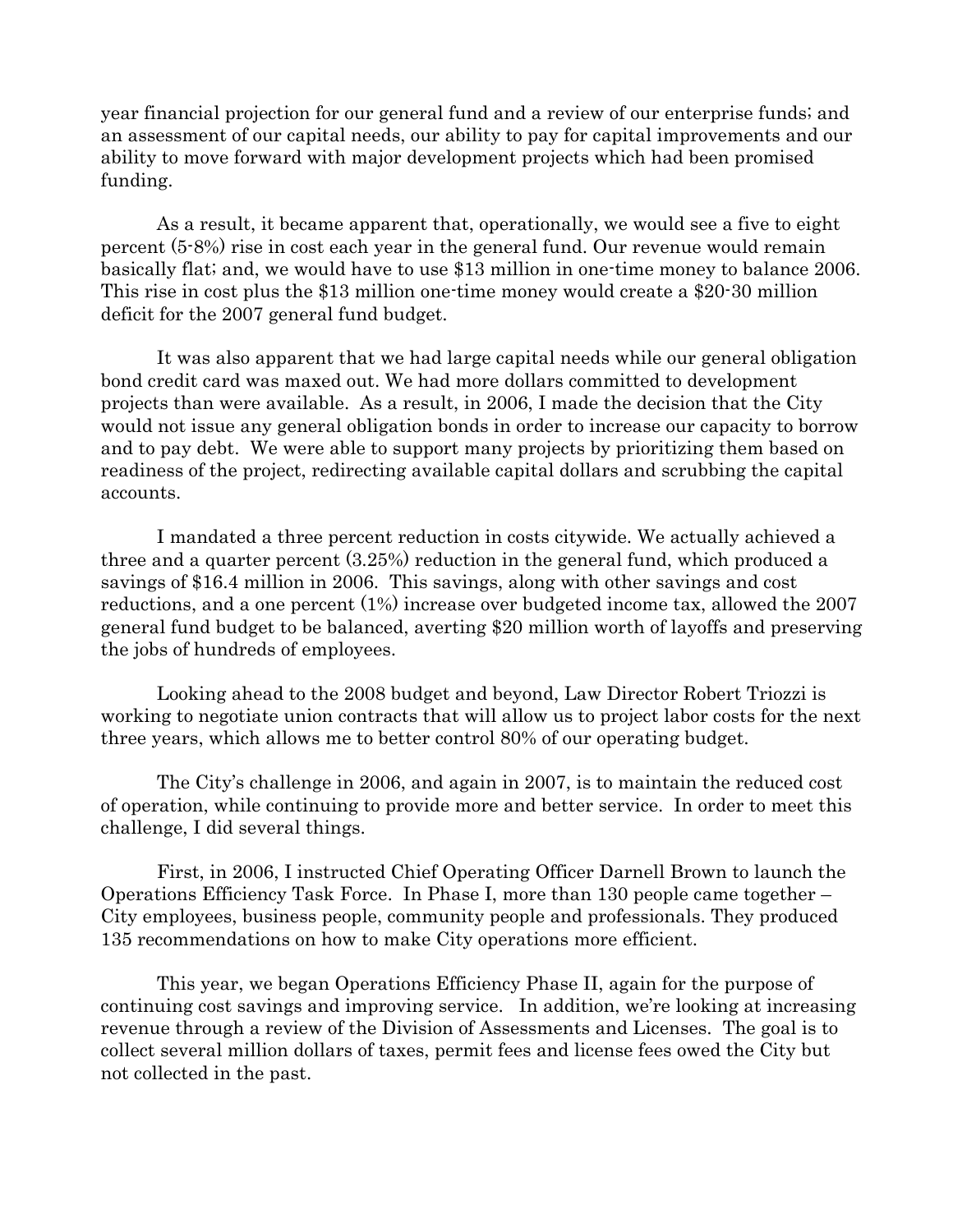We provided more and better service for less money in 2006 by working across department lines and sharing personnel and resources. That level of service is the floor of expectations for 2007.

In 2006, I also began to look at workers compensation, health care, fuel and energy costs, and our Division of Motor Vehicle Maintenance for cost reduction. Based on decisions I made last year, each of these areas will have significant reduction in costs in 2007 because they will be managed more efficiently.

We will operate our Public Utilities like businesses. We are working to reduce costs, increase our customer base and keep rate increases to a minimum; and Cleveland Public Power now has a five-year strategic plan for growth.

Cleveland's future depends on our ability to provide quality of life for those living in our neighborhoods. Essential to quality of life is public safety.

Over the last year, Cleveland's safety department has worked to improve public safety in all of our neighborhoods. We continue work with the City of Cleveland's Office of Homeland Security to test this region's readiness to handle disasters. The Division of Fire placed into service a state-of-the-art weapons of mass destruction response vehicle that can analyze chemical and biological agents on scene. The Division of EMS implemented computer aided dispatch and automated vehicle locators and this year will begin transmitting patient heart rhythms from the field directly to emergency room physicians with state-of the-art medical technology. Personnel are now deployed around the City based on call volume, so that we can reduce response time.

The Division of Police worked with the CMSD, CMHA and RTA to implement a plan for safe and secure schools, and they are enforcing the nuisance abatement law promoted and passed by City Council last year. The police have brought back the police helicopters.

In partnership with Federal, State and local law enforcement agencies, CPD targeted major drug and gang activities in the City of Cleveland and more than 140 offenders were indicted. These efforts will continue and I guarantee more indictments and arrests will be coming in the not-too-distant future.

Crime and violence will not be tolerated in the City of Cleveland. We will respond with every resource available to make sure that our streets are safe for everyone in Cleveland.

To do this, however, we cannot continue to approach public safety the way we have in the past. We have to move public safety into the future. Last year, I instructed Director Flask to develop a plan for the future of public safety. He delivered a 53-point plan designed to make our neighborhoods safe and restore quality of life. Nineteen of the projects have been implemented and more will be completed this year.

Additionally, I will be hiring 30 additional police officers this year, which will increase our base number of police officers who are working in our neighborhoods to protect and serve the community.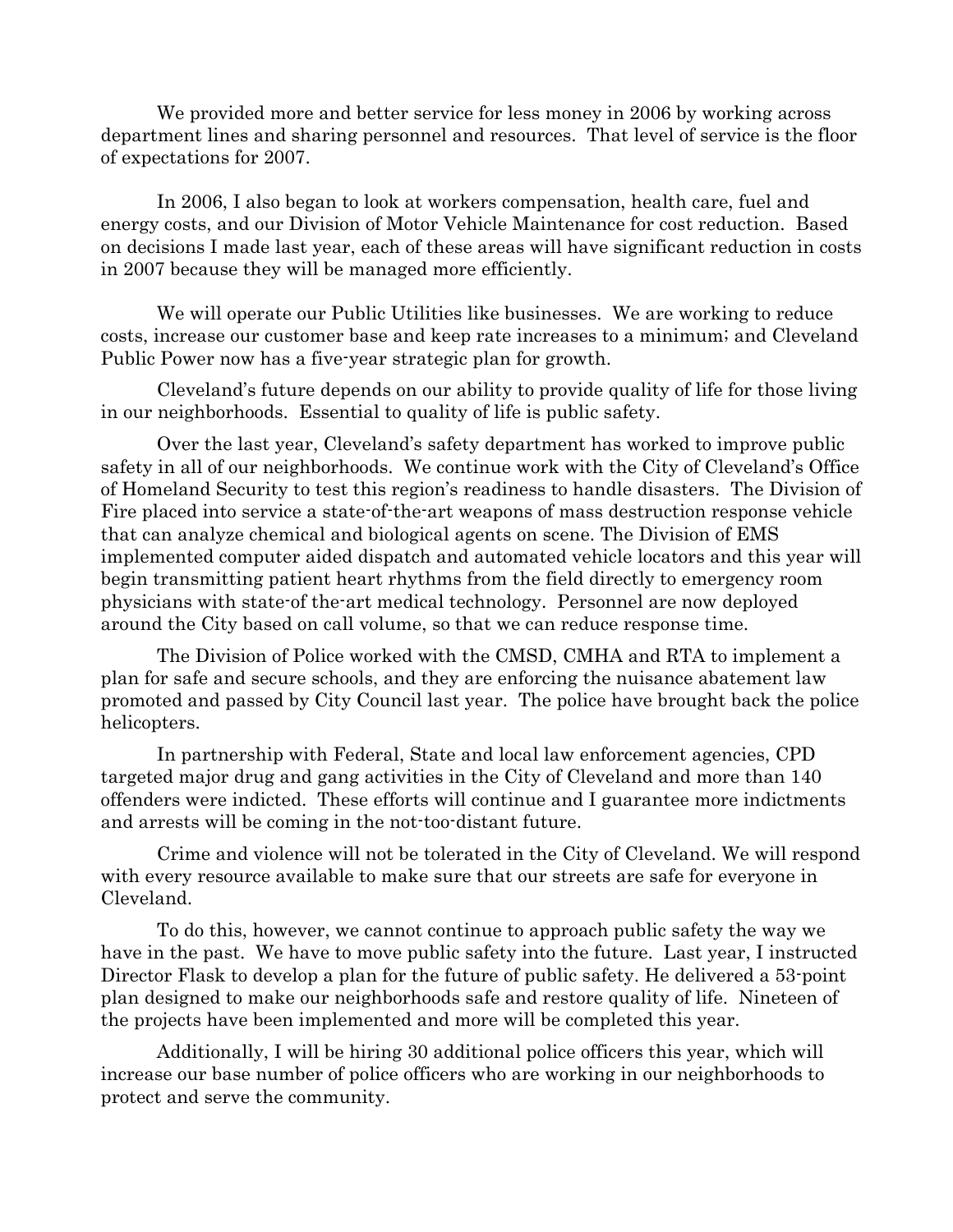Public Safety is always a work in progress and we will continue to build on what we've accomplished in the last year. This year, Director Flask will present The Future of Public Safety, Phase II. These will be additional recommendations beyond what we are already working on.

In short, safety is a priority. My goals are:

- To provide the citizens of this City the public safety they deserve;
- To give the safety forces the tools and resources they need to do their jobs; and,
- To protect all the people who live in, work in and visit Cleveland.

On the prevention side, we began One Voice Zero Tolerance. This community, speaking with one voice, saying we will not tolerate violent and disruptive behavior. Last summer, over 1,000 teenagers received jobs and mentoring. This year, we will start this Saturday and make One Voice Zero Tolerance a year round program for helping our children.

For Cleveland to prosper, we need more than financial stability, operational efficiency and public safety. We must grow our economy and create jobs and investment opportunities. For the first time since 1991, we have a real Citywide Plan.

The Departments of Community Development and Economic Development will work under the Citywide Plan. Everything that these departments do will be an accomplishment of some part of the Citywide Plan, making it a living plan, not just a plan on a shelf.

The base of the Citywide Plan is the rebuilding of Cleveland's neighborhoods. The City of Cleveland is divided into 36 neighborhoods, one of which is downtown. Community Development has created a typology for each neighborhood, ranging from regional choice to distressed. This typology allows the City to direct our limited resources based on both the unique needs and assets of each neighborhood.

At the same time, the Department of Economic Development is implementing strategies designed to position the City for growth – now and in the future. We are streamlining our approach to engaging the business community with a single point of contact to expedite the project and navigate City Hall, and reducing time to finalize a loan by 25%.

We will increase the local impact of each development project, as economic development staff work to link projects to job training, local hiring and local procurement.

We will coordinate with the State, County, Port Authority, Greater Cleveland Partnership and Team NEO to share information on business expansion or relocation and identify a lead agency for each project.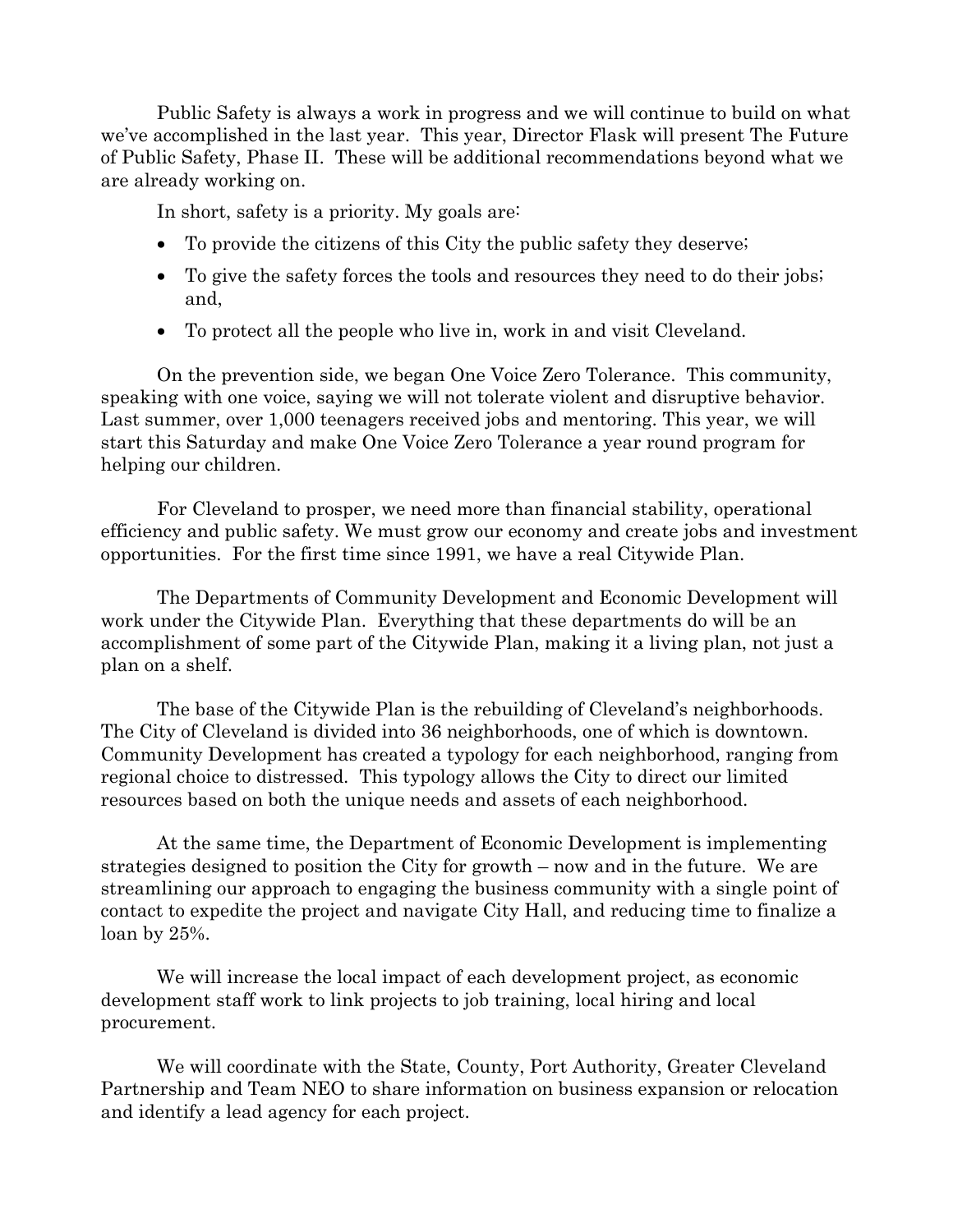In January, I announced the Industrial-Commercial Land Bank that will turn underperforming land in our neighborhoods and the industrial valley into valuable assets for redevelopment. We will aggressively seek state and federal grant dollars to clean up the land and make it ready for redevelopment. It is projected that each vacant acre of land zoned for manufacturing will yield 14 jobs with a salary of \$40,000 each.

These economic and community development strategies will help us grow and maximize our existing economic base and provide the framework to rebuild Cleveland.

To begin to rebuild Cleveland, the City has a 5-year Capital Improvements Program – the first in 16 years. \$1.5 billion will be invested in Cleveland under this plan. The capital plan is designed to have a strategic investment in our neighborhoods, infrastructure, facilities, parks, playgrounds and to leverage dollars for development.

To jump start this capital plan, this year we are issuing \$45.8 million in general obligation bonds. Again, we are able to do this because we built debt capacity over the last year. For the first time, \$6 million of our bond issuance will go toward demolition of vacant and condemned structures that have a negative impact on the quality of life in our neighborhoods. This is a priority for development because it improves neighborhoods and provides land for our land bank.

In addition, several private developments are underway that are helping to improve our neighborhoods. Allow me to recite a few of the development projects – both public and private – that are underway or will soon be underway:

- The \$120 million mall at Steelyard Commons;
- A \$496 million Heart Center on the Cleveland Clinic Campus, which is part of nearly \$1 billion in investment planned for the region;
- University Hospitals is investing more than \$600 million in the region, including \$212 million for a new Cancer Center, \$42 million for a Center for Emergency Medicine and \$32 million for a neonatal intensive care unit in the City of Cleveland;
- \$4.2 million in the ISG Coke Plant to move its 50 acres into our industrial land bank;
- The more than \$240 million Flats East Bank redevelopment, with housing, entertainment, retail space and a hotel;
- \$250 million Avenue District residential development;
- \$100 million for Battery Park a 300-housing unit project between West 73rd and West 76th Streets;
- The \$187 million VA Hospital that, includes the Mt. Sinai Clinical Skills Center and a 6-story, 260-bed tower in addition to the existing hospital;
- The \$5.3 million Kamm's Corners Streetscape project;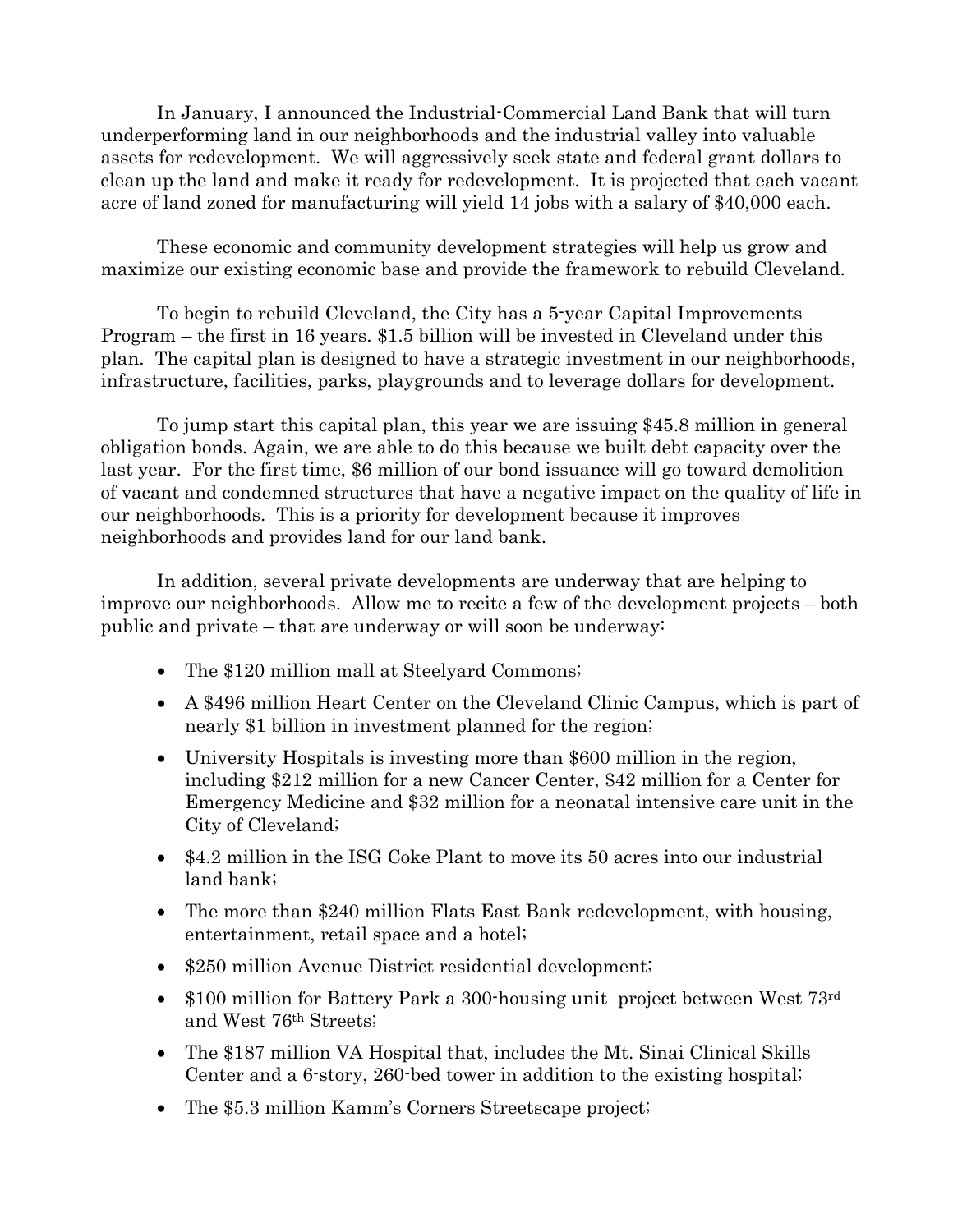- More than \$12 million in bike trails, including \$1 million for the Forest Hills Parkways Bike Lane; and,
- The \$18 million Gordon Square Arts District that will transform Detroit Avenue from W. 58th to W. 73 into that neighborhood's own "downtown."

We must also be innovative and invest in the infrastructure and technology of the future if Cleveland is going to be able to compete and attract the jobs and the investments of the future.

I am pleased to announce today that Cleveland will move forward with developing a Citywide WI-FI network, potentially the first in Ohio. This network will provide wireless access throughout all 77 square miles of the City and position us for the future. We will increase our broadband penetration, and begin bridging the digital divide that has adversely affected low-income communities. Cleveland will be recognized as a City of technology. We will have an environment that promotes innovation, and we will be able to compete globally.

In addition, the City has the opportunity to rebuild Euclid Avenue as one of the most wired streets in America, and to utilize it as a potential tool of high tech investment. Already, the City, County, and RTA are collaborating to share network infrastructure along the Euclid Corridor. With this partnership, the City will expand our IT footprint, increase capacity to support our public safety communications in the event of an emergency or disaster and improve IT capacity for local businesses and commuters. This technology infrastructure will make wireless networking easy and enhance the overall impact of this major redevelopment project.

In fact, as I've outlined today, between private investment in development projects and the City's capital plan, there will be more than \$3 billion of investment in Cleveland over the next 5 years. \$3 billion worth of investment in Cleveland will create an environment for jobs and further investments, as well as support our base economy and our future economy.

But, Cleveland cannot go it alone. Our fate is tied to the region and the region's fate is tied to Cleveland. In order for us to survive in today's economy – we must be able to compete on a national and international basis.

We can only do that with a regional economy and the City of Cleveland and our regional neighbors have laid that foundation. The main principles are:

- Companies should locate where it is in their best business interest to do so; and,
- We can no longer afford to steal from each other.

We have developed a regional incentive package and revenue sharing agreements. In addition, inter-governmental cooperation is needed to reduce the cost of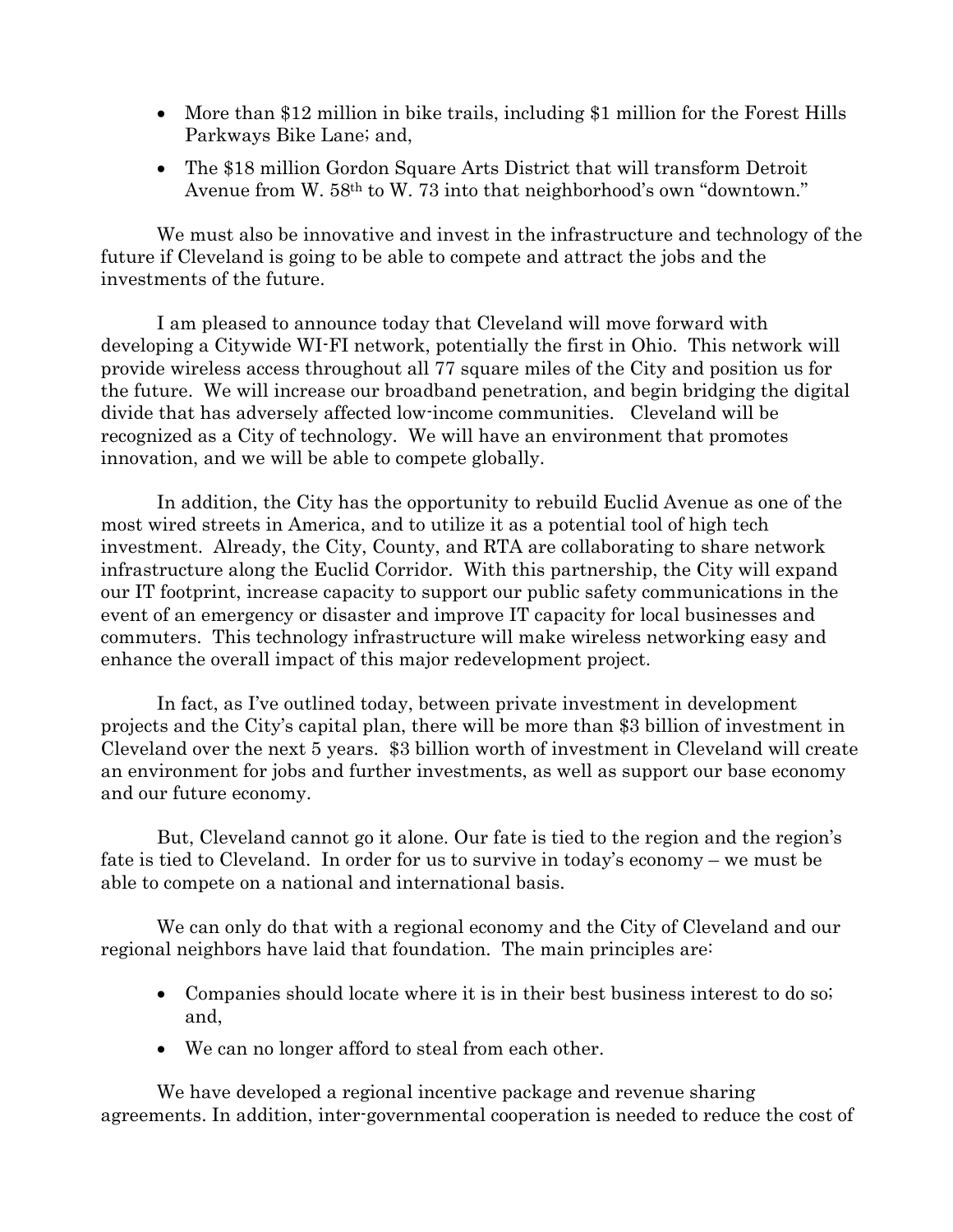operations. Recently, Cleveland City Council passed legislation that would allow us to participate in a joint procurement consortium.

We must now look at how we deliver service and find ways to cooperate to gain efficiency. I have had several conversations with the Mayors & Managers Association of Cuyahoga County on these and other issues and we are making progress.

To further strengthen our regional economy, we are positioning Cleveland Hopkins International Airport for success in the future, regardless of what changes may come to the airline industry. Hopkins is a lifeline of commerce for our entire region, and under Director Smith:

- There are more than \$500 million in improvements planned for Hopkins over the next five years;
- We are poised to compete in the global economy with nonstop service to London and to Paris, starting in the Spring of 2008;
- Hopkins is now focused on generating non-airline revenue and is aggressively marketing the Airport as the airport of choice in this region;
- We are improving the appearance of the airport, and passenger amenities, like taxi service, concessions and parking; and,
- We are working on a master plan for both Hopkins and Burke Lakefront Airport.

By the end of the year, the possibilities for Burke Lakefront Airport will be clear which will allow us to move forward with a complete lakefront plan and identify development opportunities.

Today, I have talked about many important things.

- I have talked about building our regional economy and becoming hi-tech.
- I have talked about \$3 billion in investments and our citywide plan.
- I have talked about improving public safety in our neighborhoods and delivering better service.
- I have talked about increasing efficiency and stabilizing our finances.

But, there is one thing that I have not talked about yet. For those of you who are looking for the silver bullet, it is education. If we accomplish all of what I have outlined today, we will still have failed if we do not create educational excellence.

Education will lead us to a stronger economy, stronger neighborhoods and better quality of life, not only in Cleveland, but also in the region.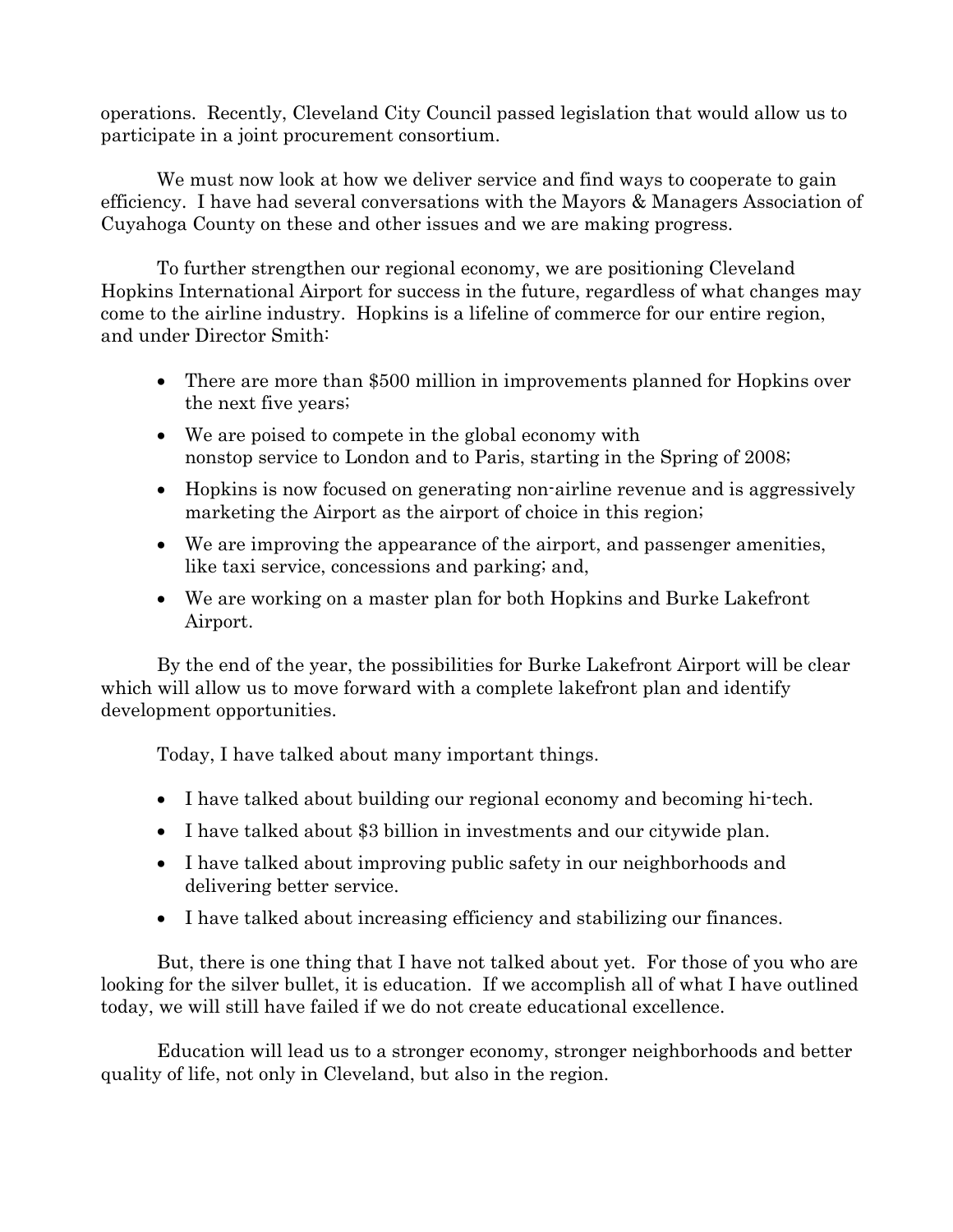In Cleveland, Dr. Sanders is implementing a 5-year plan for improving the Cleveland Municipal School District. His recommendations have my full support and I will continue to bring all of the resources of City Hall to bear to achieve the plan of creating educational excellence for our children, and, to quote Dr. Sanders, "move the district into continuous improvement status and make Cleveland's school district a premier school district in America."

Everyone must recognize that the problems of public education are not just Cleveland's problems. Today, all schools within Cuyahoga County, and beyond, are facing multiple issues that negatively impact student achievement and thus hinder economic growth:

- School funding;
- Closing the achievement gap;
- Access to high quality learning experiences for all students;
- Teacher quality;
- A student population that changes schools frequently; and,
- The level of family and community engagement.

And as the cost of education grows, school districts across the State continue to struggle with how to effectively utilize the limited resources they have. We must change the way we operate now.

I have instructed my Chief of Education Tracy Martin to work with Dr. Sanders and others to form an "Education Cooperative". The purpose of the "Education Cooperative" is to allow multiple, independent districts to:

- Share resources, information and services;
- Realize cost savings through joint purchasing;
- Direct these savings back to the classroom;
- Support high-quality curriculum throughout the region;
- Produce effective professional development opportunities for teachers and administrators;
- Create a forum to solve problems that all schools face, regardless of where they are located; and,
- To work on ways to connect our numerous colleges and universities in the region with our public education systems.

Through this, we will:

• Improve the education of our children;